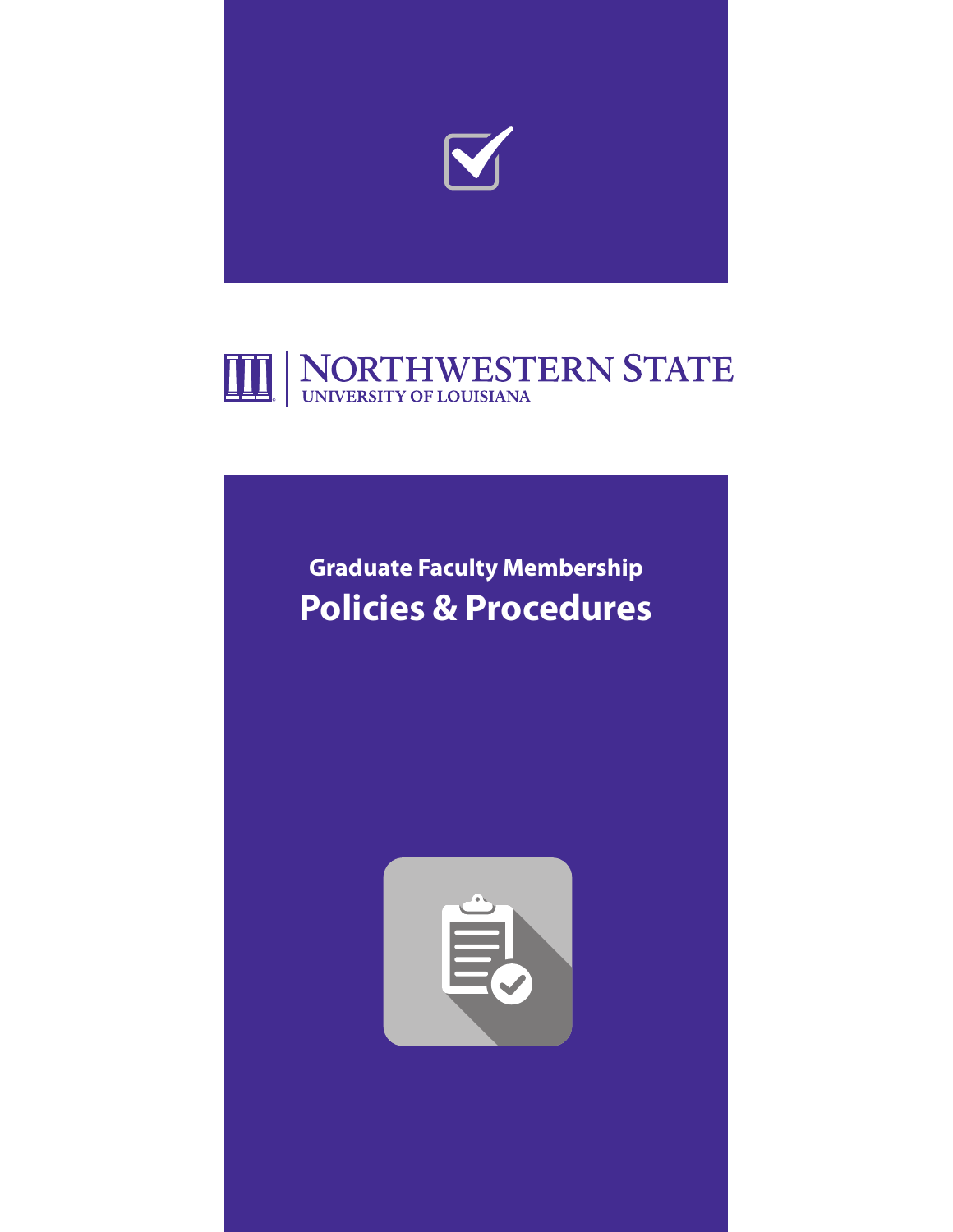Graduate Faculty Membership Policies & Procedures



Faculty members who teach and advise graduate students **will be limited** to those who have current approval of the Graduate Council and administrative officers responsible for graduate programs. The approval shall be based upon program requirements, periodic review of the qualifications, and performance of the faculty member in accordance with established criteria for graduate faculty membership.

Policies, procedures, and statements of criteria contained in this document shall supersede all previously existing policies, procedures, and statements of criteria related to membership on the Graduate Faculty of Northwestern State University effective with the Fall 2017 semester.

### I. Categories of Graduate Faculty Membership

#### **• Member**

A faculty member at the rank of Assistant, Associate, or Professor who holds Member status on the Graduate Faculty must meet stated criteria for qualifications and performance.

Members may teach graduate courses, serve on graduate advisory committees, and act as major professors, and direct graduate projects, including theses.

Members may serve on graduate-level policy making bodies.

Member status on the Graduate Faculty is awarded for a period of five years and may be renewed as criteria for performance are maintained and documented by formal application.

#### **• Associate Member**

A faculty member at the rank of Assistant, Associate or Professor who holds Associate Member status on the Graduate Faculty must meet stated criteria for qualifications and performance.

Associate members may teach graduate courses and serve on graduate advisory committees. With recommendation from the academic dean and adequate justification, they may direct graduate projects, including theses.

Associate members may serve on graduate-level policy making bodies.

Associate member status on the Graduate Faculty is awarded for a period of three years and may be renewed as criteria for performance are maintained and documented by formal application.

#### **• Limited Member**

A full-time, part-time, or adjunct faculty member who holds limited status must demonstrate a unique competence in a specific discipline (e.g. applied music, molecular genetics, studio art) that is essential to the mission of the graduate program. The unique competence must be verified by peer evaluation. The need and justification must be certified by the college dean/ director or department head.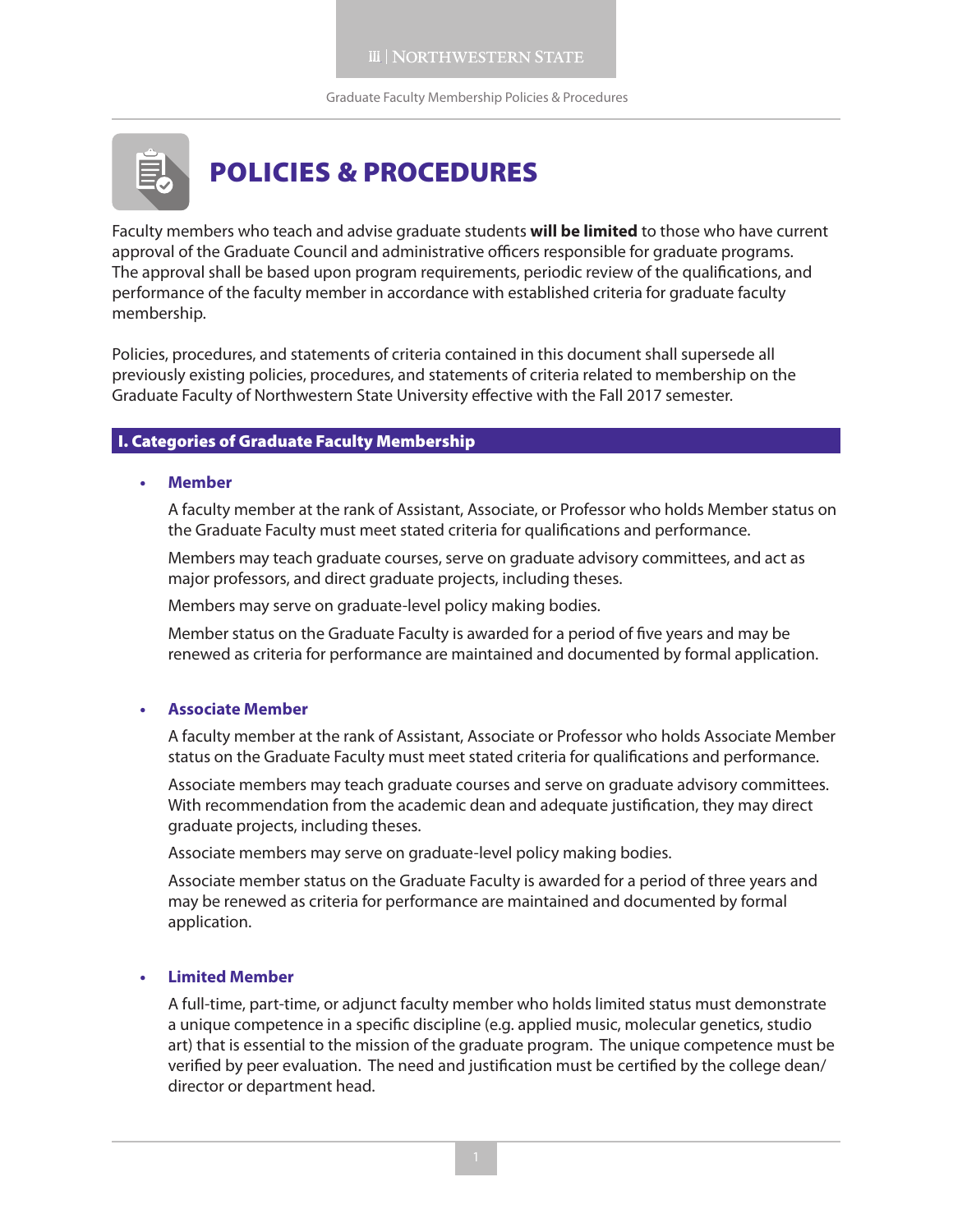Limited status members may teach courses that require the unique competence, provided that no other person with graduate faculty status is deemed competent or available to teach the courses, and may not serve as major advisor or direct thesis projects. Limited status may be approved on a continuing basis only as the competencies are maintained. The length of appointment shall be up to three years. At the end of the specified term the faculty may reapply to renew their status.

Persons of significant professional stature may be invited to serve on the Graduate Faculty temporarily. Such appointments shall be made by the President of the University. In an emergency, approval may be given by the Dean of Graduate School on a once-only basis for a graduate course to be taught by a full-time faculty member who is not a member of the Graduate Faculty.

### **Table of Privileges of Graduate Membership**

| <b>Privileges</b>                                                          | <b>Member</b> | <b>Associate</b> | <b>Limited</b> |
|----------------------------------------------------------------------------|---------------|------------------|----------------|
| Teach graduate classes                                                     | Yes           | Yes              | $***$          |
| Serve on graduate committees                                               | Yes           | Yes              | Yes            |
| Serve as major professor and direct graduate<br>student theses or projects | Yes           | $\ast$           | No             |
| Serve on graduate-level policy-making bodies                               | Yes           | Yes              | Nο             |

\* With recommendation from the academic dean and adequate justification.

\*\* Limited to graduate courses that require competence.

#### **Table of Qualification Minimums for Graduate Membership**

| <b>Qualification</b>                                | <b>Member</b> | <b>Associate</b> | <b>Limited</b>              |
|-----------------------------------------------------|---------------|------------------|-----------------------------|
| Full-time faculty                                   | Yes           | Yes              | $\ast$                      |
| Part-time faculty                                   | Yes           | Yes              | $\ast$                      |
| Adjunct faculty                                     | <b>No</b>     | <b>No</b>        | Yes                         |
| <b>Terminal Degree</b>                              | Yes           | Yes              | Yes or unique<br>competence |
| Rank of Assistant Professor or higher               | Yes           | Yes              | No                          |
| Two or more years of college teaching<br>experience | Yes           | <b>No</b>        | No                          |

\* Note: Limited status may be granted to persons of significant professional stature by the Dean of Graduate School. In an emergency requiring a full-time faculty member to teach a graduate class, the faculty member may be granted approval by the Dean of Graduate School as ratified by the Graduate Council.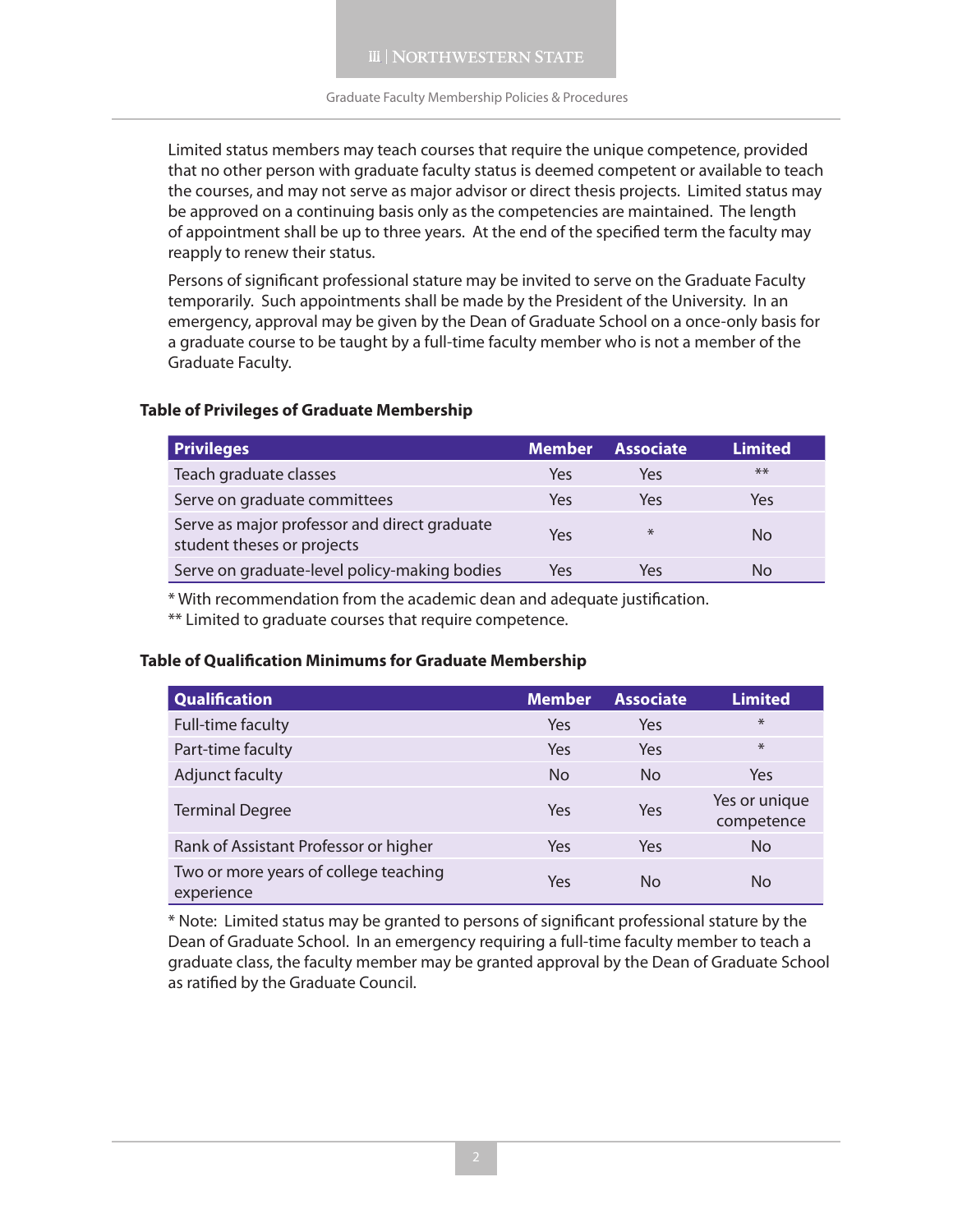# II. Criteria for Graduate Faculty Membership

After program staffing need has been established by the sponsoring Graduate Program, the criteria for membership of the Graduate Faculty shall be based upon demonstrable elements in two primary areas: **(A)** Qualifications and **(B)** Performance. All membership on the Graduate Faculty is subject to periodic review.

# **A. Qualification Minimums**

See table on previous page

#### **B. Performance Standards**

- 1. Research, Creative and Professional Activities. These activities should be conducted at the initiative of the faculty member.
	- a. Authoring for nationally distributed instruments—that is instruments that are recognized by the Council as meeting the generally acceptable standards of the field—resulting in publication of one book or at least two book chapters by academic presses with appropriate review processes, or at least two articles in refereed journals in the last five calendar years preceding the year of application; or juried invitations resulting in musical performance or art exhibition or original work sponsored by an arts organization or institution of national scope and reputation; or nationally refereed conference proceedings as recognized by the Council as meeting the generally acceptable standards of the field resulting in at least two publications in the last five calendar years preceding the year of application. Complete documentation must be provided for consideration of unique equivalencies in the professions.
	- b. Authoring for regional, state, and non-refereed instruments (including papers or abstracts in conference proceedings) resulting in at least two publications in the last five calendar years preceding the year of application (nationally distributed publications not utilized in a.) above may be applied in b.); or juried invitations resulting in musical performance or art exhibition sponsored by an arts organization or institution or regional or state scope and reputation resulting in at least two presentations in the last five calendar years of application.
	- c. Authoring grant proposals and contracts resulting in at least one externally funded grant in the last five calendar years preceding the year of application.
	- d. Two presentations of professional, creative, and scholarly work during the last five years preceding the year of application.
	- e. Holding offices in professional and scholarly organizations during at least two of the last five years preceding the year of application.
	- f. Consulting, commissions, and other professional endeavors and/or service to enhance the graduate program performed during the last five years preceding the year of application.
- 2. Program Development Activities. These activities shall be conducted at the initiative of the faculty member or at the request of the academic dean, director, or department head and documented/verified as part of the application for membership: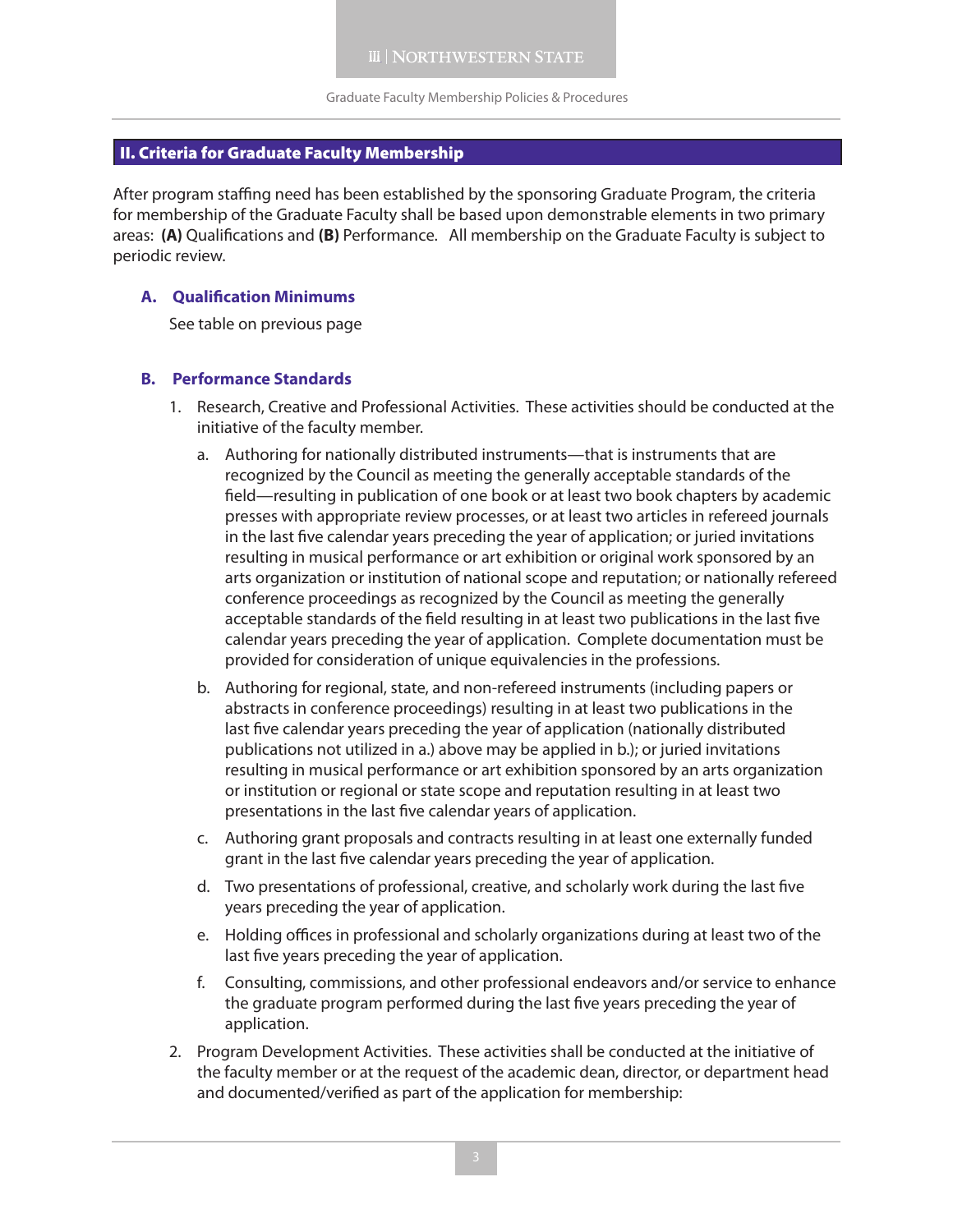Program development activities may include active participation in curriculum development, in the recruitment and retention of qualified graduate students, and in the development of resources or facilities for the enhancement of the graduate program.

- 3. Academic Activities: Teaching, policy making, advising, and directing activities to be conducted in accordance with essential needs of the mission of the graduate program shall include:
	- a. Teaching a minimum of one graduate course per year as assigned by a college dean/ director or department head.
	- b. Verified involvement in a graduate-level policy-making body for the University, advising students in the graduate program in curricular and career matters, directing and/or serving on graduate committees for student research, professional papers, recitals, exhibitions, and theses, and assuming responsibility for the direction of a graduate program **as needed**.

# **Table of Performance Standard Requirements for Graduate Membership**

| <b>Standards</b>                                        | <b>Member</b>                                                                                      | <b>Associate</b>                                                                             | <b>Limited</b>                                                                           |
|---------------------------------------------------------|----------------------------------------------------------------------------------------------------|----------------------------------------------------------------------------------------------|------------------------------------------------------------------------------------------|
| B.1: Research, Creative,<br>and Professional Activities | Must attain B.1.a or four<br>of the research or creative<br>activities listed in B.1.b to<br>B.1.f | Must demonstrate<br>promise, competence,<br>and progress in<br>attainment of standard<br>B.1 | Demonstrate some<br>evidence of performance<br>B.1 as it relates to unique<br>competence |
| B.2: Program<br><b>Development Activities</b>           | Must demonstrate active<br>participation in B.2                                                    | Must demonstrate<br>promise, competence,<br>and progress in<br>attainment of standard<br>B.2 |                                                                                          |
| <b>B.3: Academic Activities</b>                         | Must demonstrate<br>involvement in B.3.a and<br>B.3.b                                              | Must demonstrate<br>promise, competence,<br>and progress in<br>attainment of standard<br>B.3 |                                                                                          |

#### III. Procedure for Attaining Graduate Faculty Membership

#### **A. Application**

Upon the initiative of the faculty member and by request of the academic dean, the faculty member should complete with clarity and precision the application form provided by the Graduate School. It should be indicated on the form whether the application is for initial or renewal membership.

All applications, including complete supporting documentation for all performance activities, must be submitted to the Graduate Council, through the academic dean, by March 1 preceding the academic year of the requested appointment. Applications from new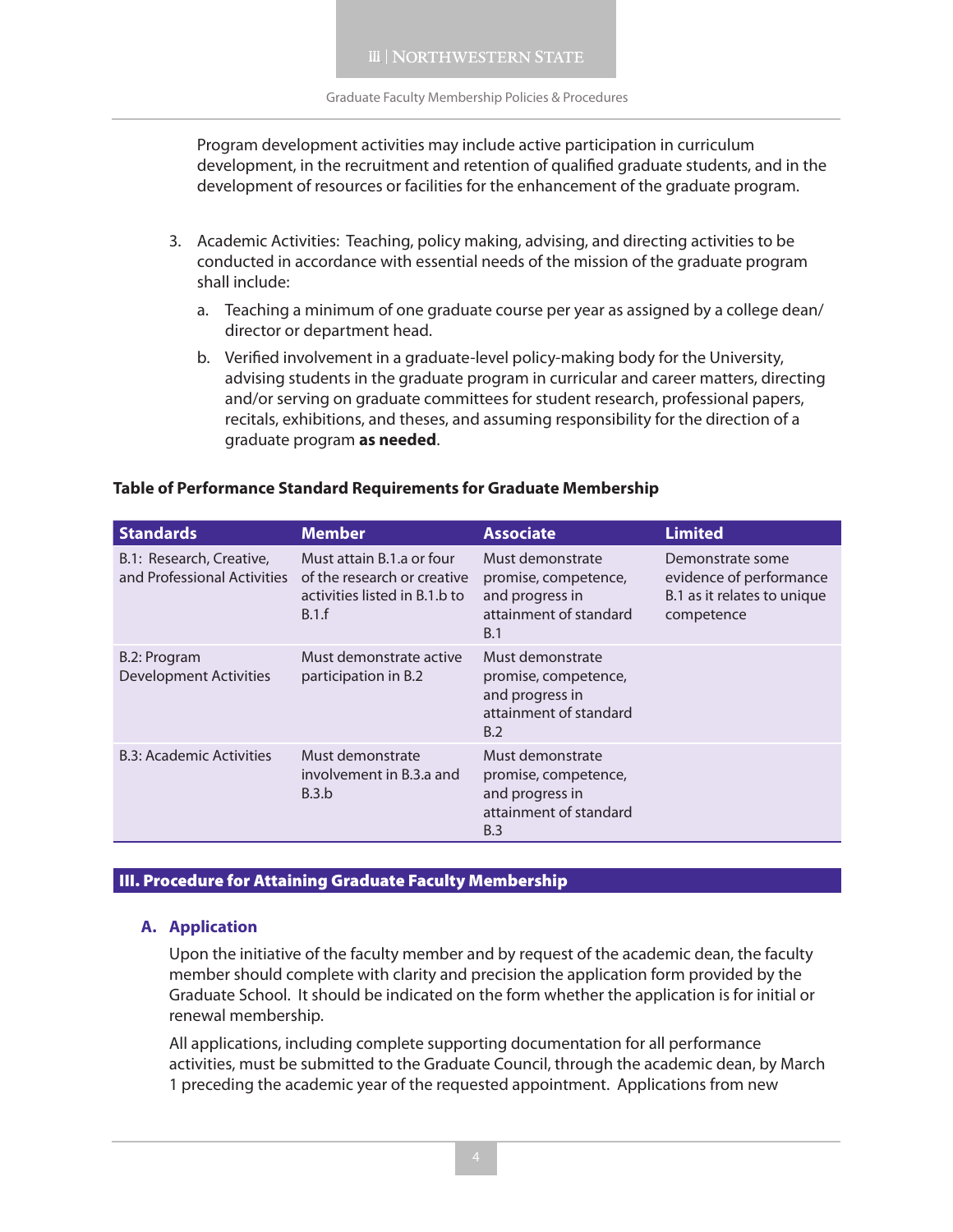faculty members must be received by September 10 of the academic year of the requested appointment.

Applicants must attached complete supporting documentation (relative to only the five years in review) in accordance with specified guidelines and submit to the Graduate Council, through the academic dean, by March 1 preceding the academic year of the requested appointment. Supporting documentation should include but is not limited to the following:

- Copies of published articles/chapters/title page of book and publication information.
- Copies of nationally refereed publications with documentation of the referee process (letter from editor describing the referee process or submission information contained in the journals or appropriate documentation indicating that the publication is juried.
- Copies of relevant pages of conference program or proceedings.
- • Copies of title pages of completed student theses or projects.
- • Copies of curriculum revision forms for graduate courses.
- • Acknowledgements of grants received.
- • Copies of consultancy contracts.
- • Acknowledgements of professional service.
- • Completed Appraisal(s) of Committee Service

### **B. Approval**

Upon completion of the application materials, and upon approval by a college dean/director or department head, the faculty member shall present the application to the Dean of Graduate School; The Dean of Graduate School shall present the application to the Graduate Council for consideration; and upon approval of the Graduate Council, the Dean of Graduate School shall present the application to the Vice President for Academic Affairs and to the President for further consideration.

| <b>Lengths of Appointment for Each Level of Membership</b> |  |
|------------------------------------------------------------|--|
|                                                            |  |

| <b>Membership</b> | <b>Appointment Length</b> |
|-------------------|---------------------------|
| Member            | 5 Years                   |
| Associate         | 3 Years                   |
| Limited           | 1 <sup>*</sup> to 3 Years |

\*Repeated Note: Limited status may be granted to persons of significant professional stature by the Dean of Graduate School. In an emergency requiring a full-time faculty member to teach a graduate class, the faculty member may be granted approval by the Dean of Graduate School as ratified by the Graduate Council.

# **C. Continuance of Membership**

Criteria attained for Graduate Faculty membership must be maintained for continued membership. Graduate Faculty membership must be periodically, with the length of the term dependent on the category of membership.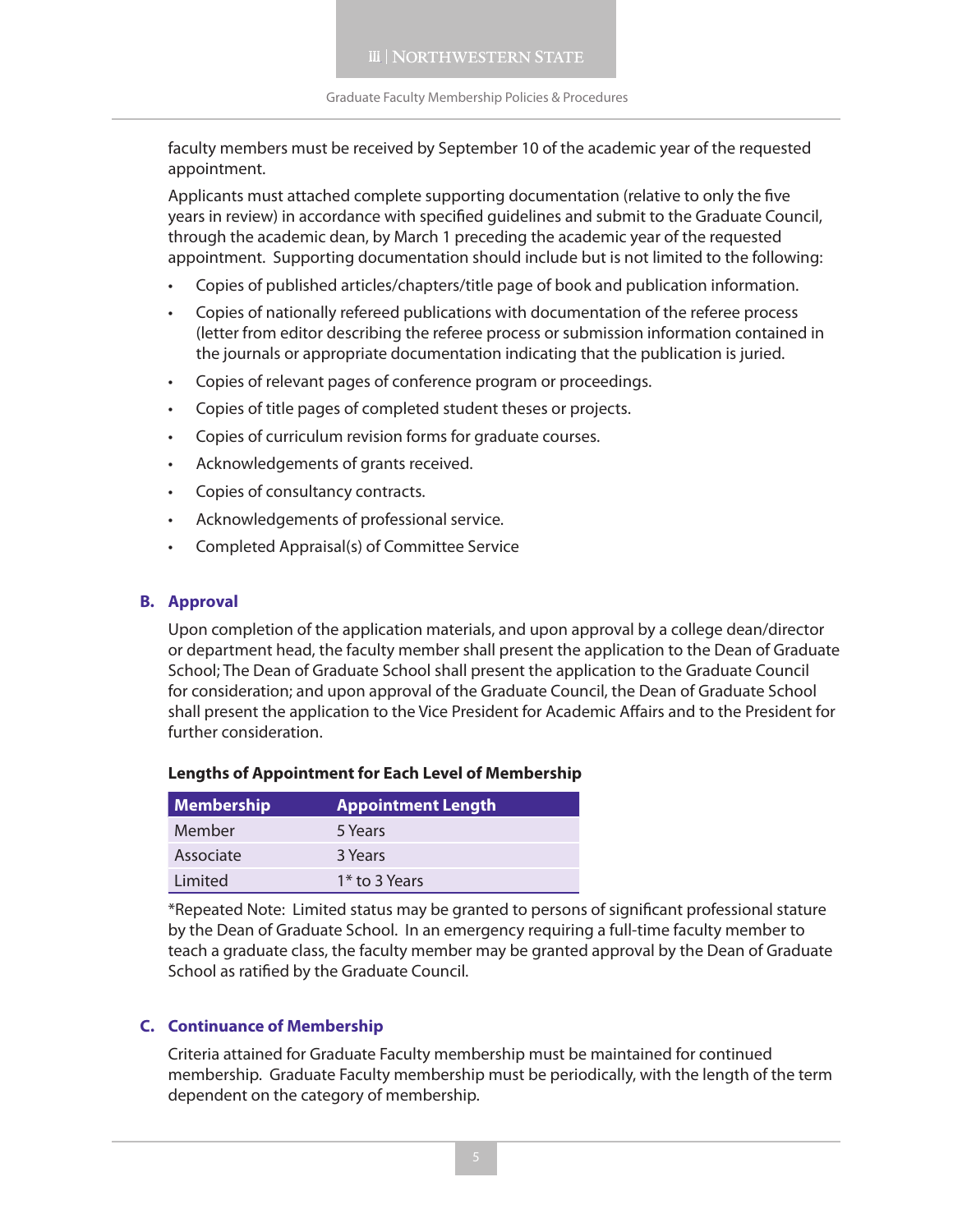For continued membership, the procedure of application and approval is the same as listed above, except that the faculty member will complete an application for renewal supplying data for the five-year period preceding the year of application for renewal. In cases where evaluation of an individual faculty member demonstrates that standards of performance on stated criteria have not been maintained, the faculty member shall not be continued on Graduate Faculty status.

# **D. Incentives for Graduate Faculty**

The University shall maintain a program of personal incentives and professional support for faculty members who attain and maintain membership on the Graduate Faculty.

A faculty member who attains and maintains Member status on the Graduate Faculty may be accorded a three-hour reduction in teaching load at the discretion of the college/dean/ director, or department head.

(revised 05/2016)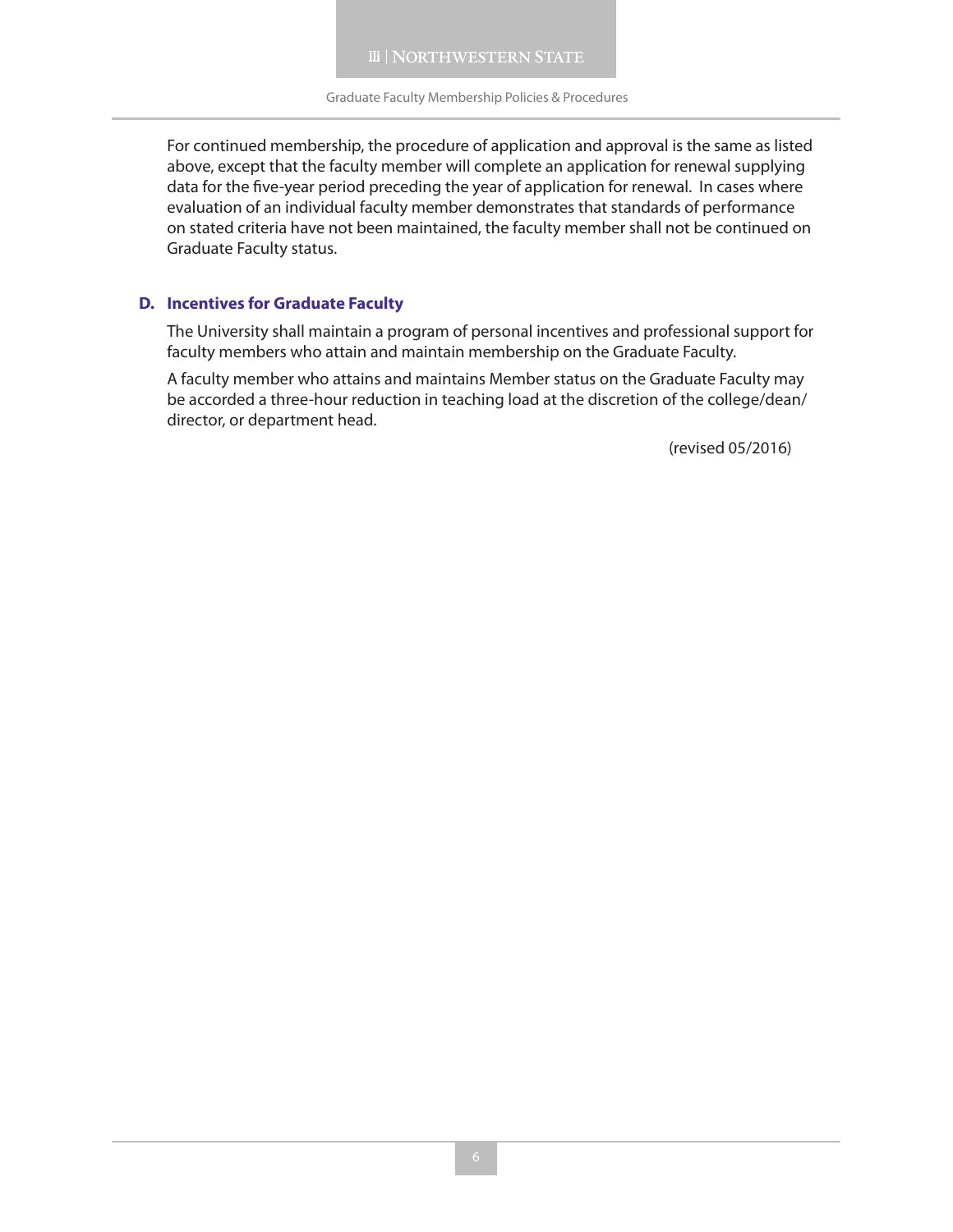Graduate Faculty Membership Policies & Procedures



# **Simplified checklist for Graduate Faculty Member Status**

- $\Box$  I am employed by Northwestern.
- $\Box$  I am a Full, Associate, or Assistant Professor.
- $\Box$  I hold a terminal degree.
- $\square$  I have at least two years of college/university experience.
- $\Box$  I have been accepted as an instructional participant in a graduate degree program at Northwestern by a college dean/director or department head.
- $\Box$  I am required to teach graduate courses at Northwestern.
- $\Box$  I have fulfilled criteria for Membership in section B.1.a, or four criteria from sections B.1.b through B.1.f.
- $\Box$  I have met the criteria in section B.2.
- $\Box$  I have met the criteria in section B.3.a and B.3.b.

# **Simplified checklist for Graduate Faculty Associate Member Status**

- $\Box$  I am employed by Northwestern.
- $\Box$  I am Full, Associate, or Assistant Professor.
- $\Box$  I hold a terminal degree.
- $\square$  I have less than two years of college/university experience.
- $\Box$  I have been accepted as an instructional participant in a graduate degree program at Northwestern by a college dean/director or department head.
- $\Box$  I am required to teach graduate courses at Northwestern.
- $\Box$  I have fulfilled criteria for Associate membership in section B.

#### **Simplified checklist for Graduate Faculty Limited Member Status**

- $\Box$  I am employed by Northwestern.
- $\Box$  I am a Full, Associate, Assistant Professor, Instructor, or Adjunct.
- $\Box$  I hold a terminal degree or can prove a unique competence.
- $\Box$  I have been accepted as an instructional participant in a graduate degree program at Northwestern by a college dean/director or department head.
- $\Box$  I am required to teach graduate courses at Northwestern.